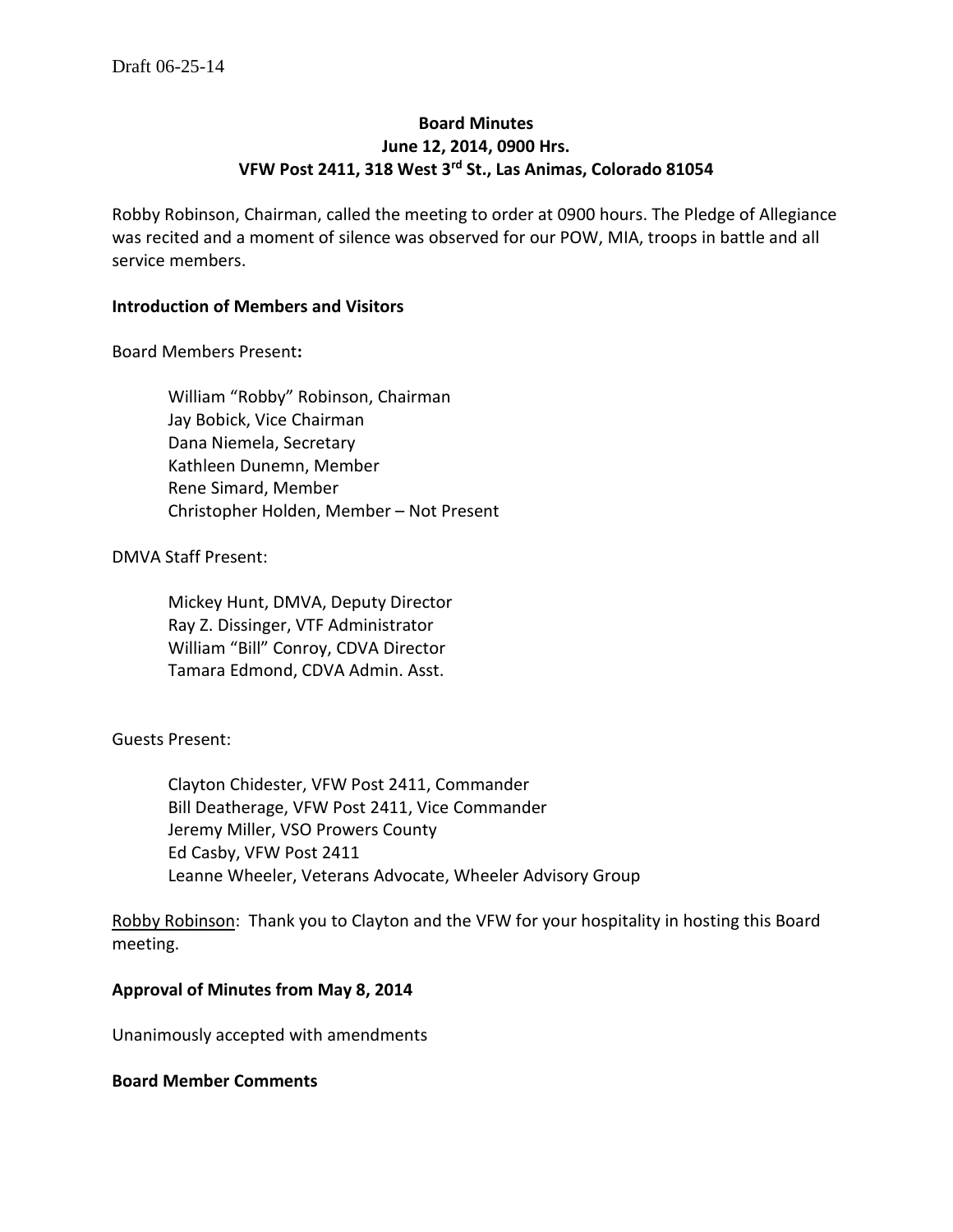Jay Bobick: No comment.

Dana Niemela: I attended the National Coalition for the Homeless Conference in Washington, D.C. in May.

It is important for Colorado to know how it is doing on a national level. I am really proud of the work we are doing especially this CBVA visit to Las Animas, the visits to the Western Slope, and supporting veterans with the work that Colorado Serves is doing. On a national scale, we are ahead of the game. Thank you for making the efforts and for building bridges with the community.

Robby Robinson: Clayton Chidester went with us out to Fort Lyon and it was great to hear that there is veterans' community support for Fort Lyon. It is important that everybody in the community knows what everyone else can provide.

Jay and I attended the Bill Signing on Memorial Day in Aurora. One of the Bills we were most concerned with established legislation for the Veterans' Assistance Grant. The Board is charged with advising the Department with the administration of that grant. This is an important step forcing legislature to consider this grant as a line item in the budget annually.

The other thing I wanted to mention is Jay Bobick has been with the Board for the past 6 years. He has served this Board and the veterans of Colorado admirably. I will miss Jay and he has been an invaluable contributor to this Board and fierce advocate for veterans. We will miss his expertise and contributions.

With Jay leaving, that will leave two vacancies on the Board and I will let Mickey address that.

Mickey Hunt: I spoke with the Director of the State Boards. Robby was reappointed for the next term and he will serve through July 2015. There have been two other Board Members selected, one from Grand County and one from Colorado Springs. It will be great to have the diversity and the other side of experience on the Board.

# Public Comments

Clayton Chidester: Thank you to everybody for allowing us to host this meeting. From this Post, as you go into considering the rules and regulations for the application for grant funds, I want to ask for the Board's consideration. Currently, your rules say there will be no money awarded for Color Guards. I ask the Board to reconsider this rule. We support the National Cemetery here at Fort Lyon, we do about 4-5 funerals a month. Our color guard uniforms are pieced together and we look like a raggedy group. Some members of the color guard do not have a full uniform and some don't have anything. We would like to have a better representation with the color guard. The purpose of the veterans' organizations is to support the veterans both living and dead. We need help in getting the uniforms.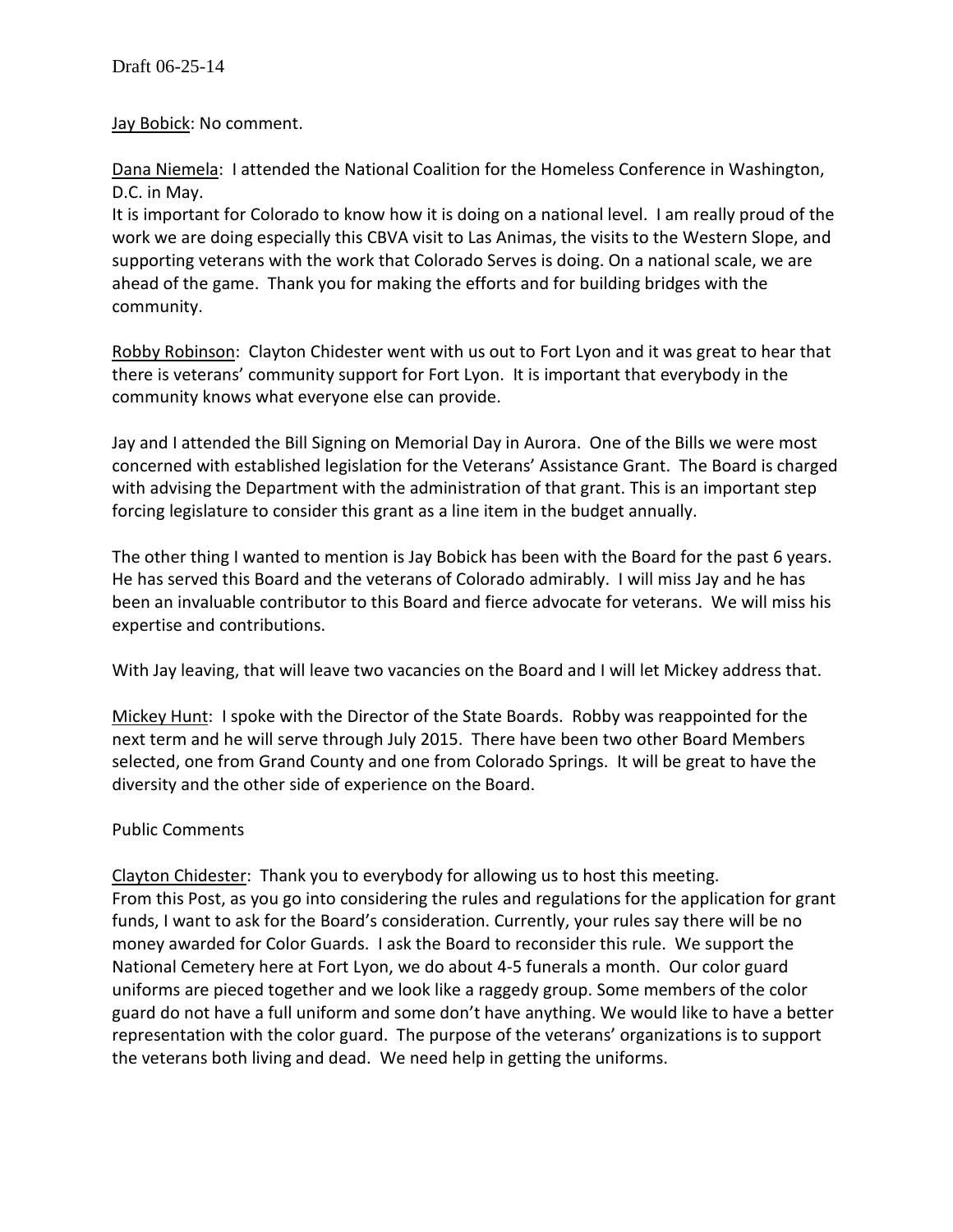Robby Robinson: We will have to look at the rules. If the rules are statutory, then there is an issue, but if the rules are determined by the Board, then it is something we will take a look at.

We had a conversation earlier about how confusing the grant application process has been. You applied for a Veterans' Assistance Grant and submitted it on a Veterans Trust Fund grant application form. This is something we need to fix because if the Veterans' Assistance Grant is not a fillable form, then we need to correct that problem. Also, we need to do something to distinguish between the two forms so it is not so confusing for applicants. It does not help you until next year, but we are aware that it needs to be corrected.

Dana Niemela: Clayton, following up on the question you had about access to VA healthcare yesterday, did you say the doctor is in Colorado Springs and the nearest CBOC is in La Junta? Could you mind discussing that a little bit for clarity and to illuminate for those who were not in our conversation yesterday?

Clayton Chidester: The services available to veterans here is the TV doctor. When a veteran goes to the clinic, they talk to the TV doctor and then the TV doctor gives a diagnosis. I think when you go to see the doctor, you should be able to talk in person, to touch and feel to determine an issue. There are two nurses that are at the clinic. I can't give a figure for how many veterans they see. I did have a conversation with the doctor and she commented that she had about 1,000 patients. The doctors they have are over-extended.

It may just be this location, but having a doctor in person would be much more beneficial. I would like to see a doctor at the Fort Lyon facility who sees the patients there and who would also be available for veterans in the area.

Robby Robinson: Conceivably, I suppose you could have a doctor out there, I don't know. I don't think the population at Fort Lyon alone would ever justify a doctor out here.

Clayton Chidester: With whatever influence you have, if you could pass that on to the Governor or to the ones who make that decision, I would appreciate it.

# *General Discussion about healthcare available through the VA in Southeastern Colorado.*

Jay Bobick: Clayton, I want to thank you for an excellent trip and for hosting the Board. It has been very informative and great seeing the positive support for Fort Lyon. I appreciate the opportunity to see how you are supporting veterans and the VFW supporting the community and Fort Lyon. It is not a need, it is a requirement. So, I really appreciate what you have done here in Las Animas and at Fort Lyon.

Ray Z. Dissinger: Based on a quick perusal of the laws, the Board decides what program is operated by non-profit organizations and if they meet the criteria decided by the Board and selected by the Board, then, the Board awards it and they set up the criteria for selecting appropriate veterans' programs. Therefore, the Board has the authority to grant assistance to veterans.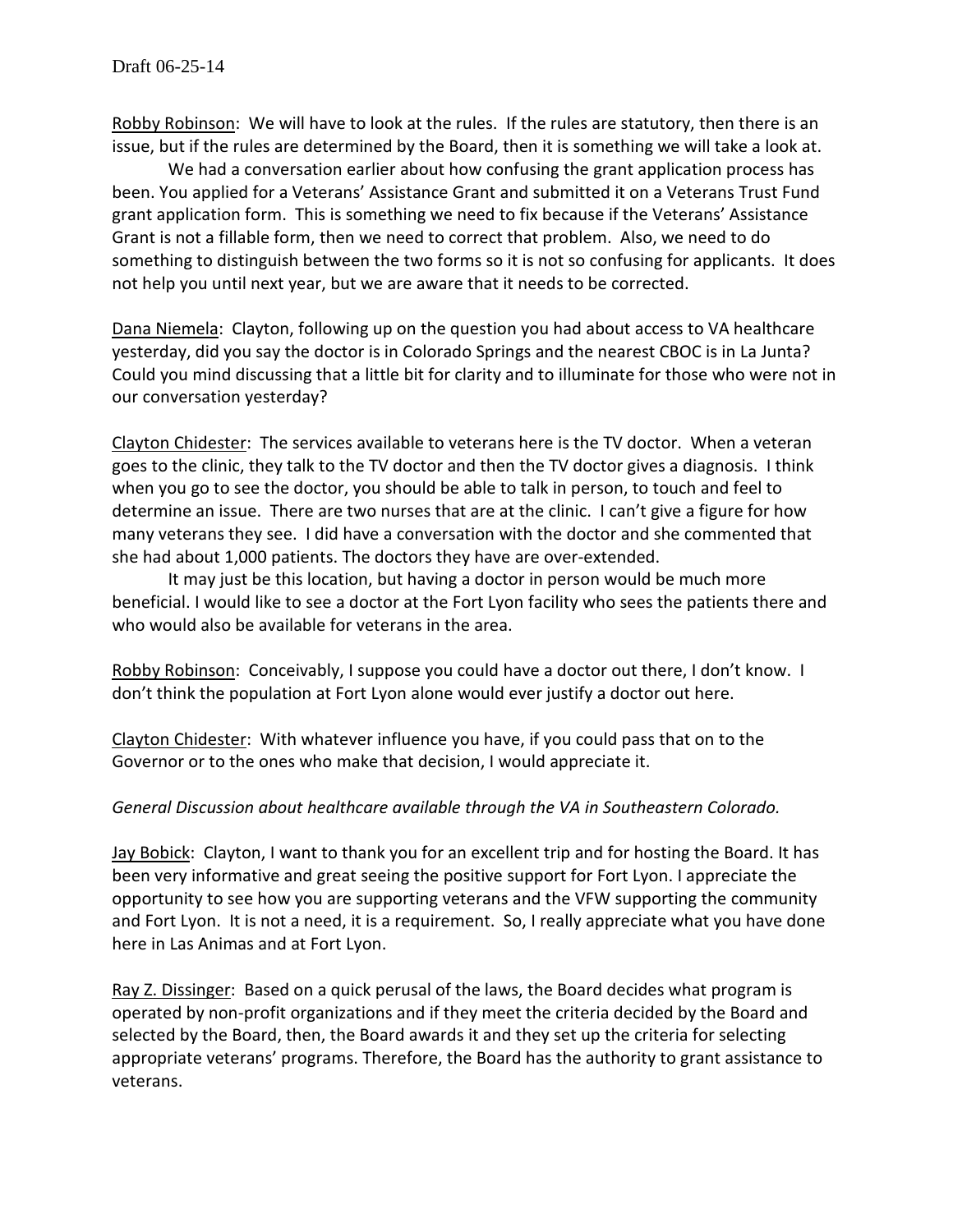Robby Robinson: That is something we will have to put to discussion at the next Board meeting. Are there any other guest comments?

Jeremy Miller: I am Jeremy Miller the Veterans' Service Officer for Prowers County. I also run the DAV van program to help transport veterans to medical appointments and medical facilities.

I want to thank the Board for the recent grant approval. We are in need and this will help the veterans in Southeastern Colorado. We are the furthest out van that we know of. We drive the most miles through open country. We pick up veterans in Rocky Ford and transport them to Denver. What I requested this last time on the grant application was for money for cell phones to be used in the vans for the drivers. We were denied the money for cell phones for the drivers. We are asking that money be made available for cell phones for drivers. We want you to realize that this would be used for emergency situations and currently the drivers are using their personal cell phones. This is a long drive over open country and the veterans are ill when traveling.

I request that the Board would consider this to make money available for cell phones when looking at the money for next year's operations. I am not giving a veteran a cell phone directly but for help during transportation. With the clinic opening in Golden, a lot of the van drivers are not looking to go the extra miles to Boulder. They are driving over 12 hours a day and this puts them at risk for safety. Is there any possibility of transportation from the Denver VA Hospital to the Golden Clinic?

Bill Conroy: The Golden Clinic is primarily for Compensation and Pension examinations (C&P exams). It will be further to the new VA Hospital when it is completed. But, Jeremy, the Golden Clinic is not really that much further than the VA Hospital.

### *General Discussion of mileage to the Golden Clinic and transportation for veterans*.

Jeremy Miller: I have not been to the one in Golden, so I am not familiar with that one. I just hear what the drivers are saying they need to do. It may be that my drivers need more information, but it is also something to consider.

Dana Niemela: Are they going to the VA Medical Center and to Golden for the C&P exams?

Jeremy Miller: They have to go to Golden for the C&P exams.

Robby Robinson: Are there any other public comments?

Leanne Wheeler: Thank you, Clayton, for hosting the event. My heart is full that the Board elected to meet out here and visit Fort Lyon. It has been great to see you all. It would be my hope that you make this part of your annual meeting schedule to come and see what is going on with veterans in the Southeastern corner of Colorado. It is also my hope that we become partners on location to advocate for veterans and meet statewide objectives. Thank you, Robby and the Board for all you are doing.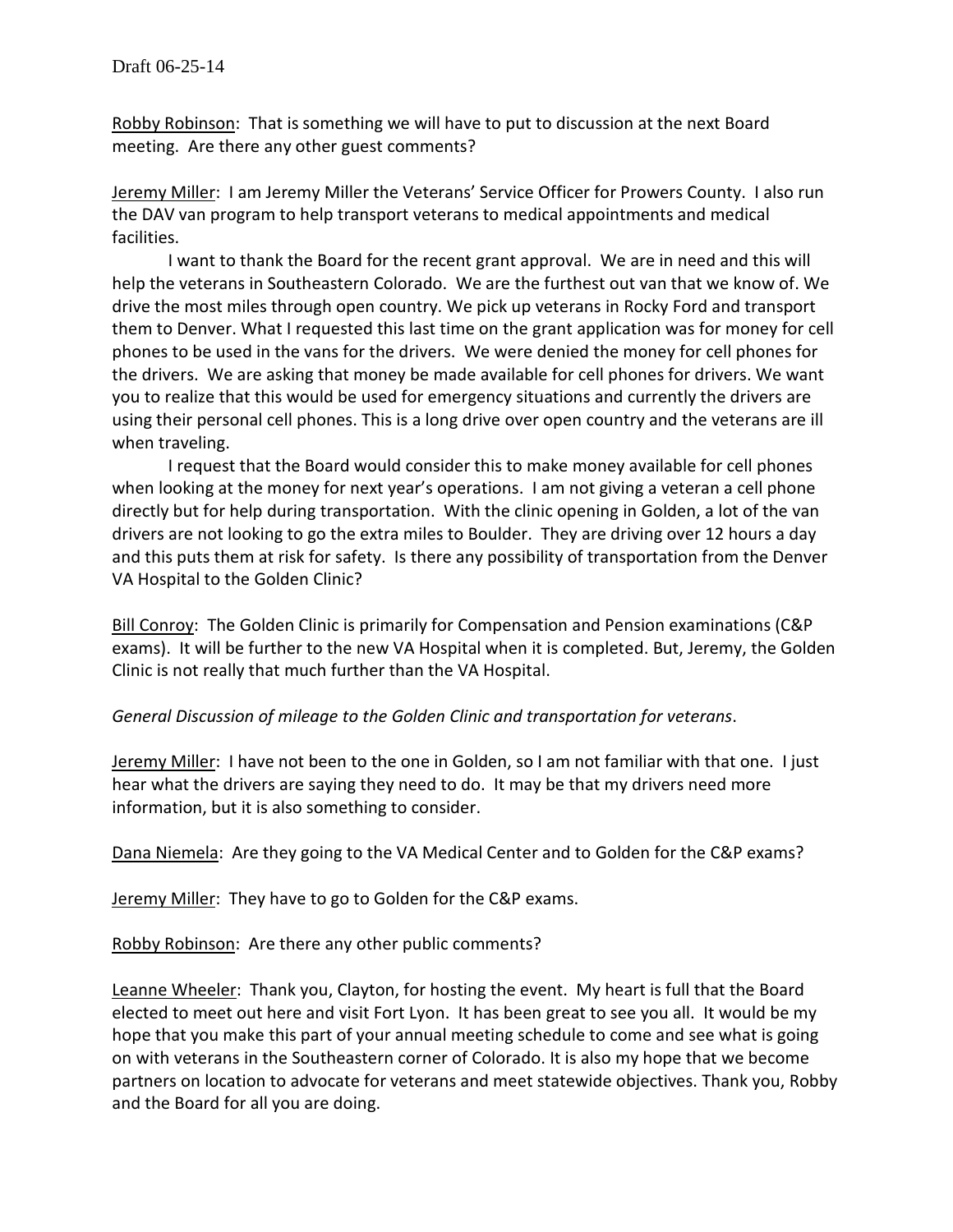Dana Niemela: To the other gentlemen, is there anything you think we should know as people who have some influence in the veterans' community on behalf of veterans here?

Ed Casby: My concern is primarily with the VA. When I first went to get healthcare, they asked me, "Why did I wait so long to get care?" I told them I put it off through the years. They asked, "Why didn't you come in directly after your service?" I told them it is bothering me now. The VA needs to know that older veterans are as important as new veterans.

Robby Robinson: One thing they are doing now with active duty is they are getting the service members to go to the VA straight after their service and not to wait until it does bother them. It is so hard to get the documentation after waiting years to go in to be seen.

## **Reports**

## DMVA

Mickey Hunt: I will be touring on the  $2^{nd}$  of July with Project Sanctuary Retreat up at Granby as part of Colorado Serves. The 8<sup>th</sup> of July, I will be in Pueblo doing a veterans' town meeting. On July 9<sup>th</sup> I will be in Alamosa as a recap with providers reaching out to do a town meeting. As part of Colorado Serves, I am trying to go two times a month to rural areas to identify needs and so we can advocate for the veterans in rural communities. I did one at Fort Lyon about 3 months ago. I have been out to Durango, Montrose, Grand Junction, and Windsor reaching out to veterans to find out what the needs are so we can advocate for you. I am doing what the VA calls Patient Centered Community Care (PC3) meetings to get providers to sign up. It is feebased and pays 10% less than Medicare. We are advocating, the Department, the Board, to help meet the needs of veterans. I have a meeting with Lynette Roffd to make steps to advocating and I continue to have interaction with the VA. We are making small steps and our voice is being heard. If they don't reply to you at least they are listening to me and I will take your message to them. I am facilitating veterans meetings and I could do a town meeting here if you need our help but you need to ask me to come. Fort Lyon could be a place to do it or we could have a meeting here at the VFW Post, but you need to let me know that you want a meeting. If you need our help and you want an advocate, then I will be willing to show up and help.

### Veterans Trust Fund

Ray Z. Dissinger: 13/14 right now we are executing but we have over \$100,000 left in the fund. There are a lot of reasons for that because we have become more accountable and the advances have to be taken care of by the  $15<sup>th</sup>$  of June. The contract is very specific. A lot of organizations would wait to spend their money until right at the end, and we can't do that anymore. Next year the emphasis will be on making sure applicants know they have to spend the money by a drop dead date. Some organizations applied for both grants and the Department is very strict on that so there is no overlap. A couple of organizations have had a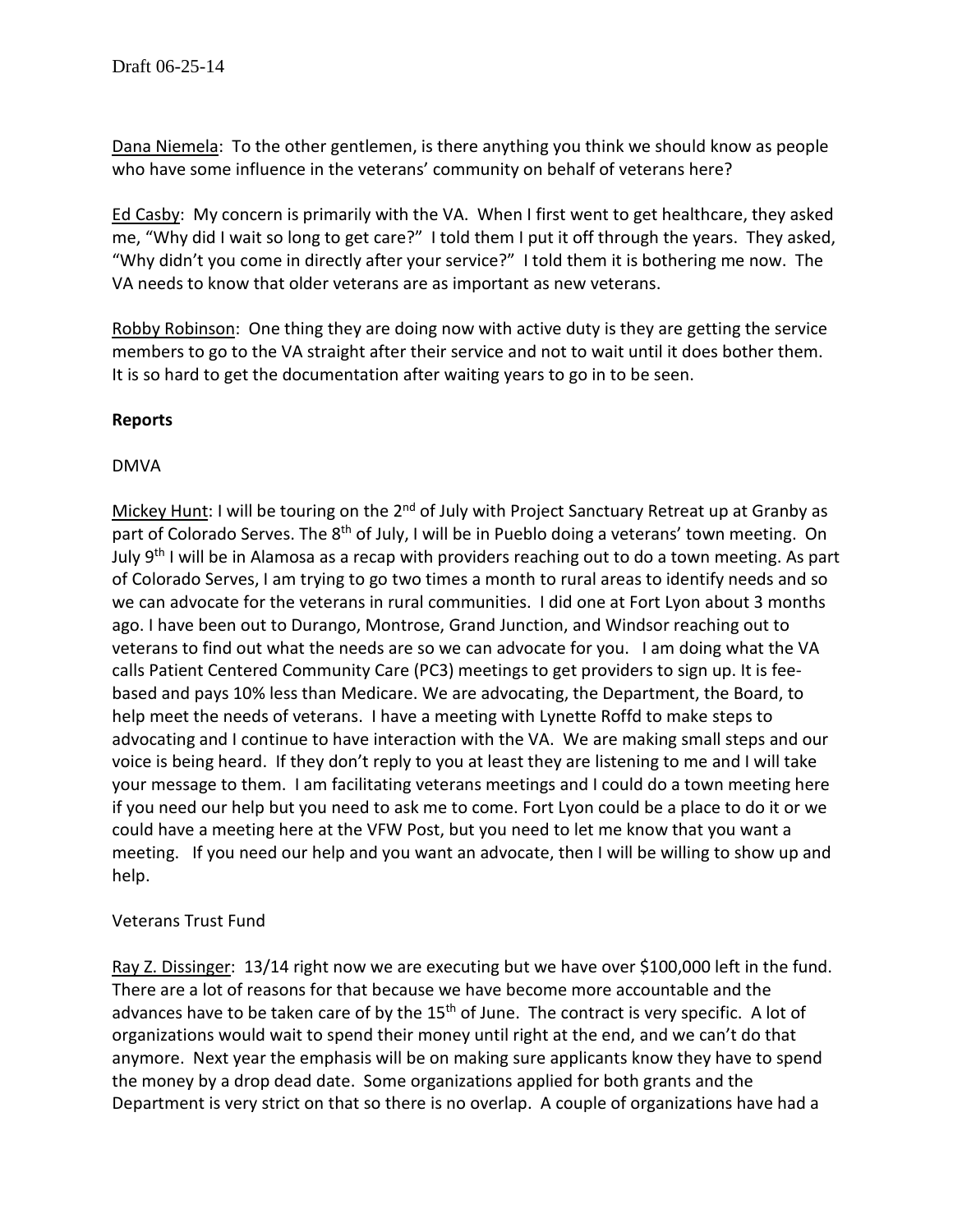turn-over in the administrator (due to illness or passing away) so this has created a delay in spending all the money.

For 14/15 there was the one organization held in abeyance. I sent it out to everybody and we will have an update today.

Robby Robinson: The grant applicant in question was the transportation compensation for the American Legion Post #29 in Aurora. There was a question about the amount of money we wanted to spend for transportation because of the public transportation available in the Aurora area.

Ray Z. Dissinger: They responded to the question and they said they believe the public transportation is not adequate because they were transporting 4-5 veterans to multiple employers per day for interviews. They said they were able to place 64% of the veterans they work with in their community with jobs so far.

Dana Niemela: They said there was 64%.

Ray Z. Dissinger: Are we going to just fund part of the \$10,080 for mileage as well as gas cards?

Jay Bobick: I personally feel \$10,000 is a bit excessive. What that amount really should be, I really don't know but the expressed requirement is for veterans. I am concerned with the amount.

Robby Robinson: Does someone want to move on that so we can discuss it? The proper motion would be whether to fund the \$10,080 or not or come up with another amount.

Ray Z. Dissinger: Last year, we provided them with \$6,000.00.

*Discussion of last year's grant amount and was it expended*.

Jay Bobick: I move to fund at last year's level rather than the requested amount.

Kathleen Dunemn: I second that motion.

Robby Robinson: The motion is to fund the grant at last year's level of \$6,000. Are there any questions about that or any further discussion?

Dana Niemela: My question as I read this is from the back-up narrative and the justification. It indicates that the American Legion in Aurora is running an extensive employment program. They indicate that they get referrals and community recommendations from the Community Resource and Referral Center and by networking. They mentioned four general pick-up points for transportation to the VA Hospital. I reached out because I wanted to make sure that referring organizations and participating organizations were aware of this valuable service and the Community Resource and Referral Center and they said they did not make referrals to the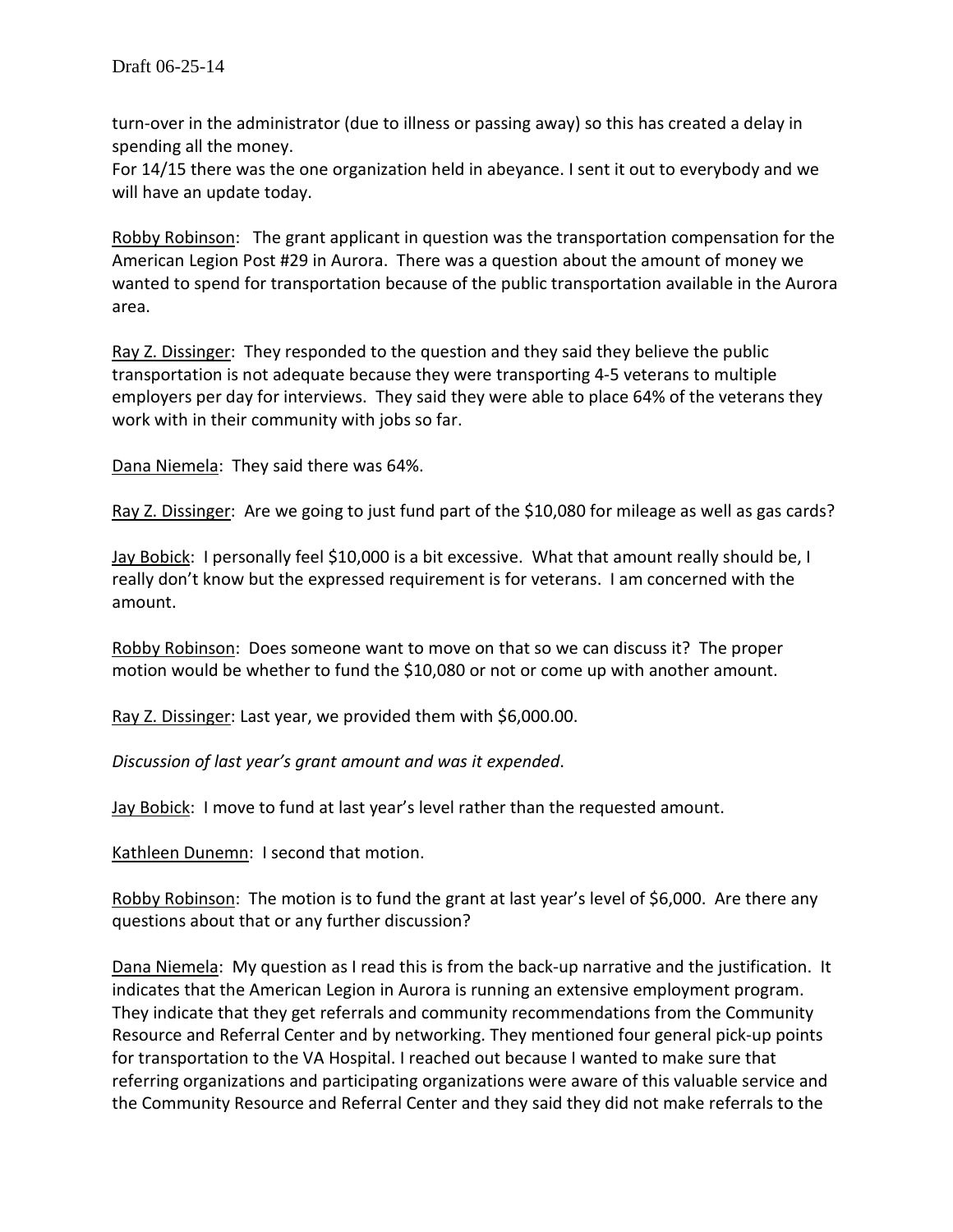American Legion Post in Aurora. I talked to one of the work force center reps and he said he was the vet rep and he was unaware of this service. My comment is that if they are partnering with these organizations, I don't know that there is enough communication going on. The partner organizations should be made better aware of the partnership before they are listed in an application for a grant. I run an employment program in Denver, and I was not aware of these services. I think there needs to be better collaboration. I will be happy to talk to the American Legion Commander. At this moment, I am okay with funding at last year's amount.

Rene Simard: Is there any indication of turning people away or of people not being able to get to job interviews based on the information provided?

Dana Niemela: Ray? What is the breakdown of the actual budget being used for drivers?

Ray Z. Dissinger: \$8,280 was designated to be used for drivers, mileage, \$1,800 for clothing for interviews and miscellaneous (i.e., initial union dues.)

Dana Niemela: I would rather see it go for bus tokens for public transportation, clothing for interviews and union dues rather than for funding a transportation program. Also, what is the follow-up, if they can't get there for an interview, then how are they going to get there for work?

# *General discussion of transportation needs and employment services for Aurora*.

Ray Z. Dissinger: I have a suggestion for the Board to move on the grant and then I will get an email out to the grantee so the Board could talk to the organization about the specific concerns about the transportation and how the money will be spent.

Kathleen Dunemn: Linkage would be really good so we know the specific outcomes and what metrics they are using.

Robby Robinson: The motion is for the total grant to be \$6,000 granted at last year's level. All in favor say aye. Any opposed? So that vote was **unanimous**.

Veterans Assistance Grant

Bill Conroy: We have been made aware that the Veterans Trust Fund (VTF) grant application and the Veterans Assistance Grant (VAG) are not fillable and need to be corrected. There has also been trouble with identifying which form is which. The applications are not easy to find. Many people still call the VAG the Tobacco Grant. We will clean up the website and take a look at the grants to make them fillable and easier to identify.

Mr. Les Kennedy is going to formally retire at the end of the month. We have a new hire to replace Les, Gail Hoagland and we hope to have her start on June 18<sup>th</sup>, next Thursday.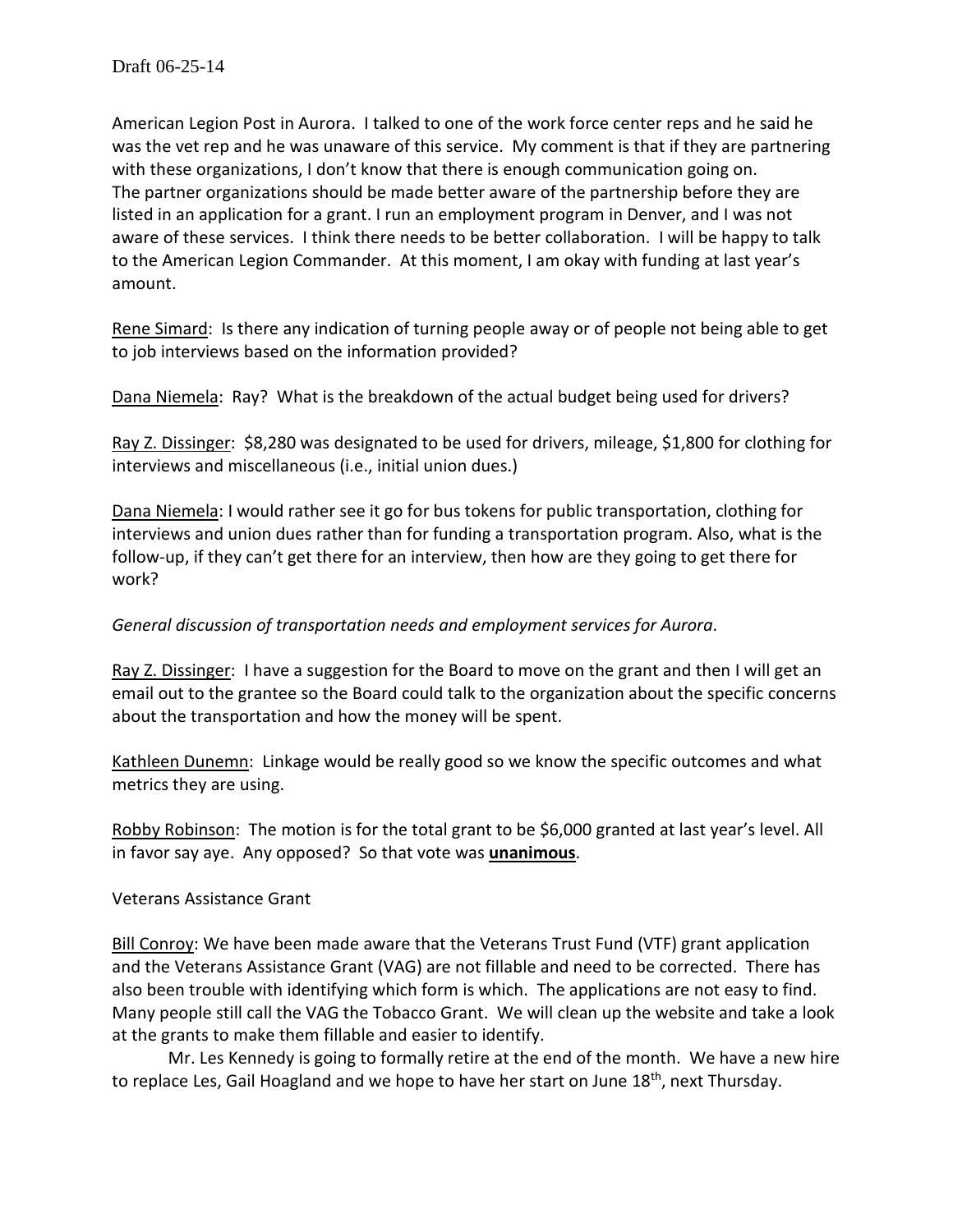*General discussion of the roll-over capability of the Veterans' Trust Fund and Veterans Assistance Grant. (See Colorado HB Bill 14-1205.)*

Mickey Hunt: We were fortunate last year that we spent about 97% of the fund. This year one grantee struggled so it has been a learning curve for him. Those that execute by year end year after year, show that there is a real need.

Robby Robinson: How much money was available in the VTF this year?

Ray Z. Dissinger: \$843,938.

Robby Robinson: And we had \$ 1.6 million in request, so we had requests for two times that amount in money available. Bill, how many grants were requested for the VAG?

Bill Conroy: 29 grants and over a million available. I also wanted to say thank you to Clayton Chidester for hosting this body and for a great tour yesterday. I think all of us enjoyed it and learned a lot. This has been an excellent trip and a great opportunity to hear what is going on with the veterans. Thank you.

State Veterans Community Living Centers (SVCLC) Update

Jay Bobick: Things are going fine at the State Veterans Community Living Centers.

*General discussion about Fitzsimmons and moving forward*.

Dana Niemela: I have noticed that there have been a lot of openings at the Rifle Community Living Center; is that because of turnover or new FTE's?

Jay Bobick: There are new opportunities out there but there is also a turnover. A lot of it is due to the location. There are a lot of families not willing to make the drive to Rifle. The families that put them in there do not want to make the drive. It is an issue to keep the numbers up because of the location. We are making the best of the situation. The Eden Alternative is to make it more homelike. They ask the new veterans coming in about their lifestyle, if they like to sleep late, what their normal routine is like, and the emphasis is on how they live their lives.

*General discussion about Eden Alternative certification and how Colorado State Veterans Community Living Centers have earned their certifications.*

**Discussion/Action**

Audit Results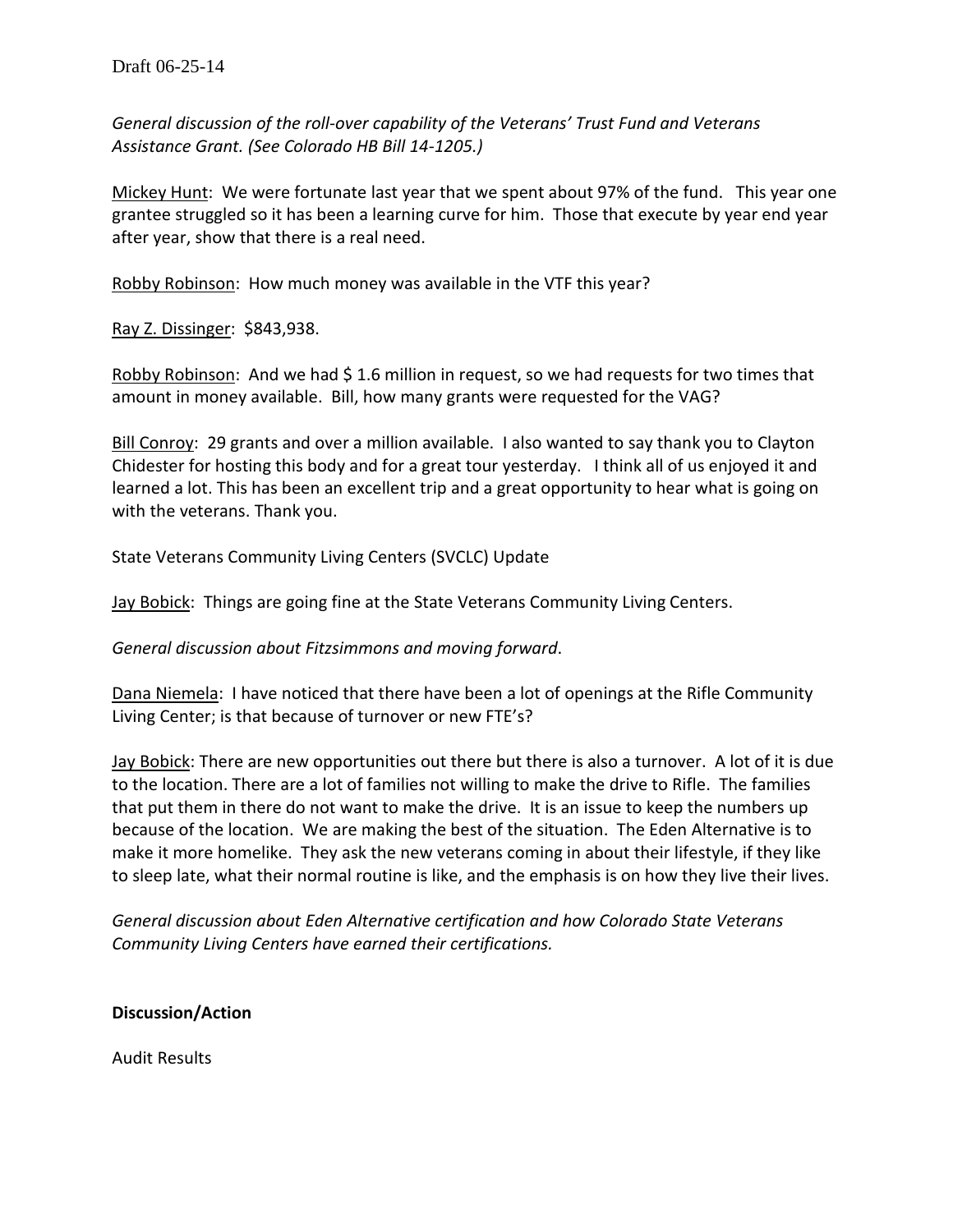Robby Robinson: On June 3<sup>rd</sup>, the State Legislature Audit Committee reviewed the results of the performance audit. Those of us from the Board that were there were Mickey Hunt, Ray Z. Dissinger, Bill Conroy, and me. I thought it would be useful for those of you not there to hear the findings, and the recommendations for the Department and the Board. Senator King, Senator Balmer, Senator Guzman, Representative Sonnenberg, and Representative Ryden were in attendance. It went according to expectations and I would like to hear what the other members thought of the audit review.

Ray Z. Dissinger: I believe that the Legislative Audit Committee when they were done, they realize that the Department understands that there are things that need improvement. The Department provides a valuable service to veterans. I would like to thank the service organizations for their hard work in getting the grant money to the veterans.

Bill Conroy: I think where it started poorly it ended very well.

Mickey Hunt: The comments at the end were all positive. We will not use the Veterans' Trust Fund money for outside agencies. One comment applauded the volunteer organization that can operate and manage the fund so well. We are putting more money out to veterans. We want to push all money out to the veterans in need. Most of the audit recommendations have already been addressed and have been fixed. This is a volunteer organizations and the grant gives money to volunteer organizations. We spent 2-3% on administrative costs and there was a comment that applauded any organization that spent that kind of money and operated on 2.5% administrative costs and helped the number of veterans we help. We take hits occasionally but we are putting more money out to veterans' and we are going to continue to do that.

Robby Robinson: The committee now understands that the volunteers start at the Board level and it goes down to the service organizations applying for the grants. They understand now that there are volunteers all the way down to the local level. The other issue this audit brought up is that the priorities are not necessarily clearly established for the grant. We recognize that we list priorities but then we don't exclude anything or say this is the order of priorities. Every year we will make that more transparent. I told them and I think it struck a note particularly with those rural areas, these priorities reflect the view of Denver differently than the view of Durango. The first thing on that list is veterans' homelessness, which may not be the number one issue in Durango. It is in Denver. So why would we, a board sitting in Denver, have the right to cram down your throat a list of priorities? We don't. This program was created by VFW's and American Legions and then they got the funds allocated out of the Tobacco Fund money. In other words, it is a local effort so plug it back into the local community. I think Denver should not establish what the whole state should do with the money. We should look at what the people say who are coming for grants and they say this is what I can do with the money.

*General discussion of the result presented to the Legislative Audit Committee*.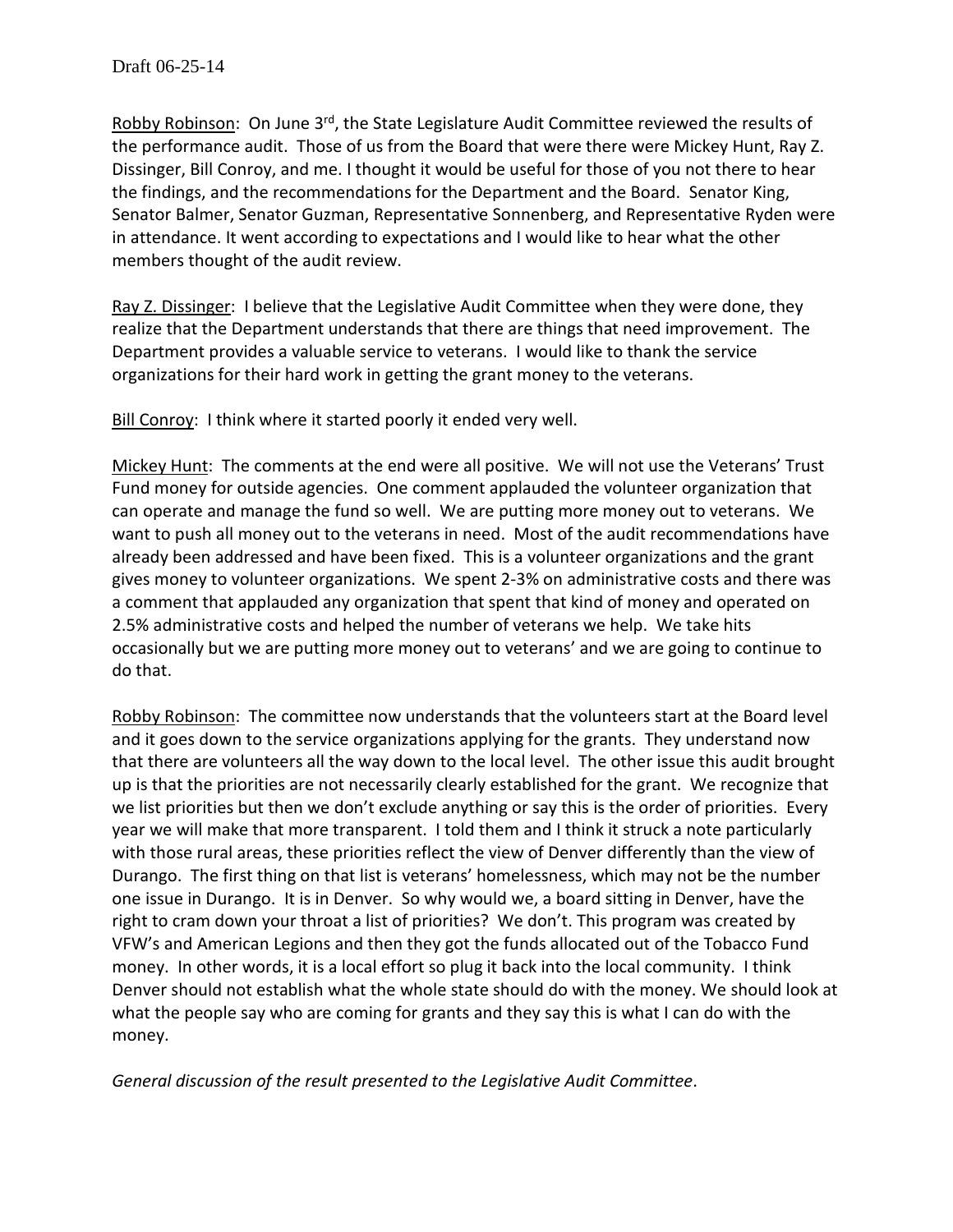Bylaws Revisions

Robby Robinson: You all have a copy of the proposed revisions to the Bylaws, I sent you an electronic version before the last Board meeting and you have a paper copy today. We need to determine how or if we want amend the Bylaws.

Jay Bobick: I move that the revised Bylaws be accepted as written.

Dana Niemela: I second that motion.

Robby Robinson: I will go through each of the changes just to make sure they are accepted. Each Board member is entitled to one vote. Currently voting by proxy is not allowed. Is there any discussion about the voting by proxy not being allowed? Is that what we really want?

Jay Bobick: It has always been that way.

Robby Robinson: Can we have someone vote by email or by phone if not by proxy?

Jay Bobick: I am opposed to that.

## *General discussion of proxy vote*.

Robby Robinson: Next, what about member approval? The Board is created in statute and statute does not say we can have emeritus members. Also, on conflict of interest, we have to publically disclose any memberships. If you are a member it is not a conflict of interest unless you have a position of leadership. Is there any discussion on that? Okay, I also put in that when we vote and decisions are not unanimous then the votes need to be publically recorded in the minutes. We now have three standing committees since we added a committee. We also need to look at when we can make amendments to the bylaws.

*General discussion of the amendments to bylaws*.

Robby Robinson: There is a motion on the table to approve the amendments to the Bylaws. It sounds like we are ready to vote on the amendments. All in favor? Is there any opposed? Okay, that was **unanimous**.

### **Future Meetings**

10 July 2014, 9:30am, American Legion HQ, 7465 E.  $1<sup>st</sup>$  Avenue, #D, Denver, CO 80230

There is no scheduled meeting for August 2014.

11 September 2014, 9:30am, American Legion HQ, 7465 E. 1<sup>st</sup> Avenue, #D, Denver, CO 80230